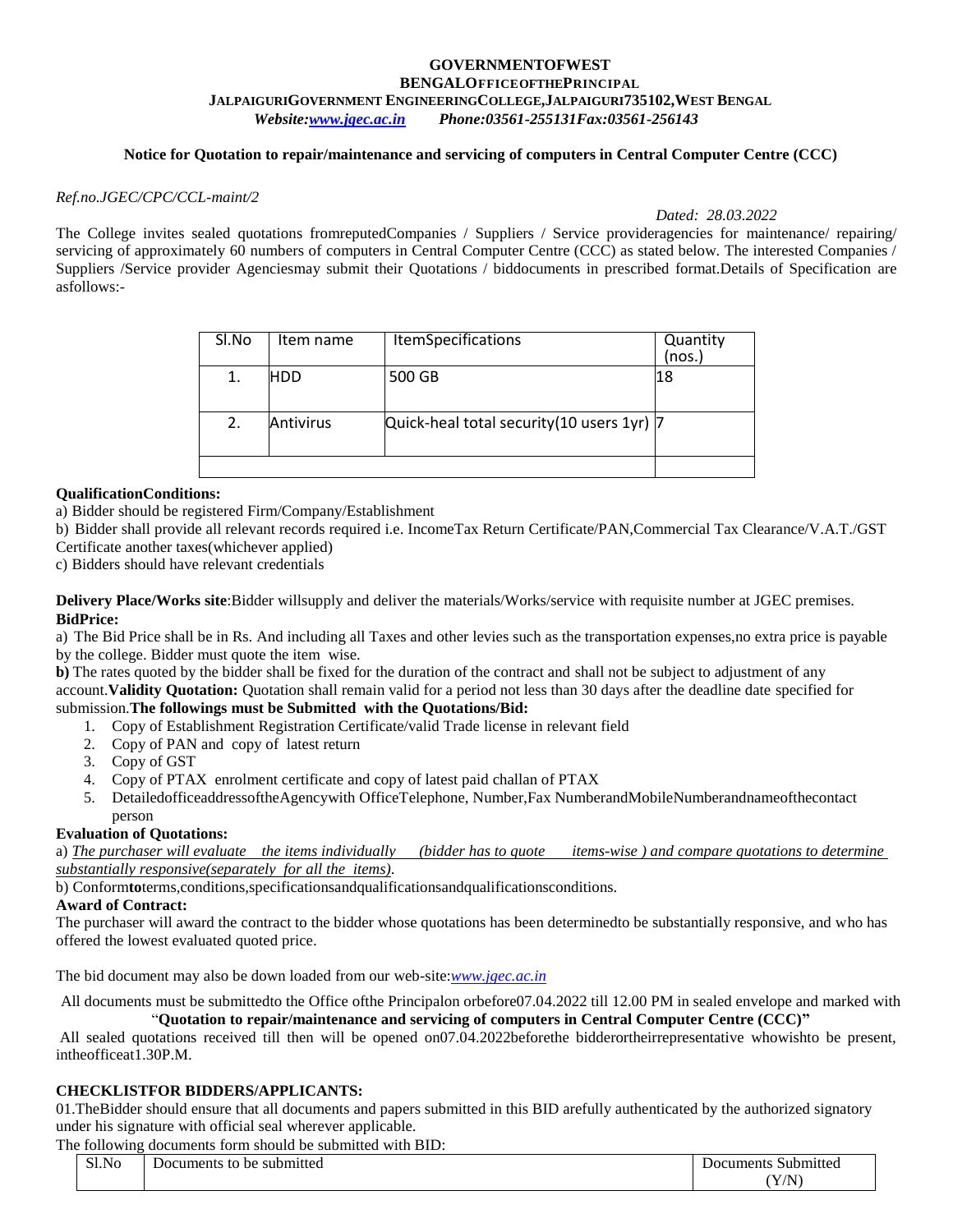|                | All pages of this BID document should be duly signed by the authorized signatory as |  |
|----------------|-------------------------------------------------------------------------------------|--|
|                | A token of acceptance of all terms and conditions by the bidder. Any other document |  |
|                | submitted by the bidder should also be signed by the authorized signatory           |  |
|                | Statement indicating experience of supplying<br>with<br>such items&<br>working      |  |
|                | Govt.Ministries/Departments/PSUs,etc.                                               |  |
|                | Attested copy CST                                                                   |  |
| $\overline{4}$ | Attested copy of PAN/Number.                                                        |  |
|                | Attested copy of return for last month/quarter as the case may be submitted         |  |
|                | towards Central and State SalesTax/VAT if applicable.                               |  |
|                | <b>Bid Form</b>                                                                     |  |

Not withstanding the above, the purchaser reserves the right to accept or reject any quotations and to cancel the bidding process and Reject all quotations at any time prior to the award of the contract.

The bidder whose bid is accepted will be notified of the award of contract by the purchaser.

The terms of the accepted offer shall be incorporated in the supply order.The validity period may be extended by the purchaser by another15day in exceptional cases.

# **Other Terms & Conditions:**

(a) The College reserves the right to postpone/cancel the bid, the bidder will have to abide with the decision.

(b) Payment shall be made after the supply and submission of bills which will be subject to satisfactory supply (certified by the committee constituted for the purpose). Personnel in Charge will certify the quality and quantity of the items supplied/ work done as per specifications and recommend accordingly the extent of payment.

(c) No preference will be given to any bidder of class of bidders ,either for the price or for other terms and conditions.

(d) Quotation may be submitted on the printed letter head of the bidder in the prescribed format supplied with IFQ.

(e) Successful bidder will have to enter into an agreement with this Campus for timely execution of the Purchase order.

(f) No payment will be made for any damage of goods supplied.

(g) We look forward to receiving your quotations and thank you for your interest in this project.

(h) During execution of work, it is mandatory to provide original GST bills, manufacturer's warranty of the items/ procured or used parts to justify authenticity of the spare parts.

Harton Ray

Principal/JGEC

Copy forwarded for information and necessaryaction to:

a). Office of the District Magistrate, Jalpaiguri, Jalpaiguri-735101b). OfficeoftheZillaParishad,Jalpaiguri,Jalpaiguri-735101 c). Office of the Panchayat, Samiti, Jalpaiguri, Jalpaiguri-735102d). College Website, Jalpaiguri Govt. Engg.College, Jalpaigurie).Notice Board,JalpaiguriGovt.Engg. College, Jalpaiguri-

f).Storekeeper ,JalpaiguriGovt.Engg.College,Jalpaiguri.